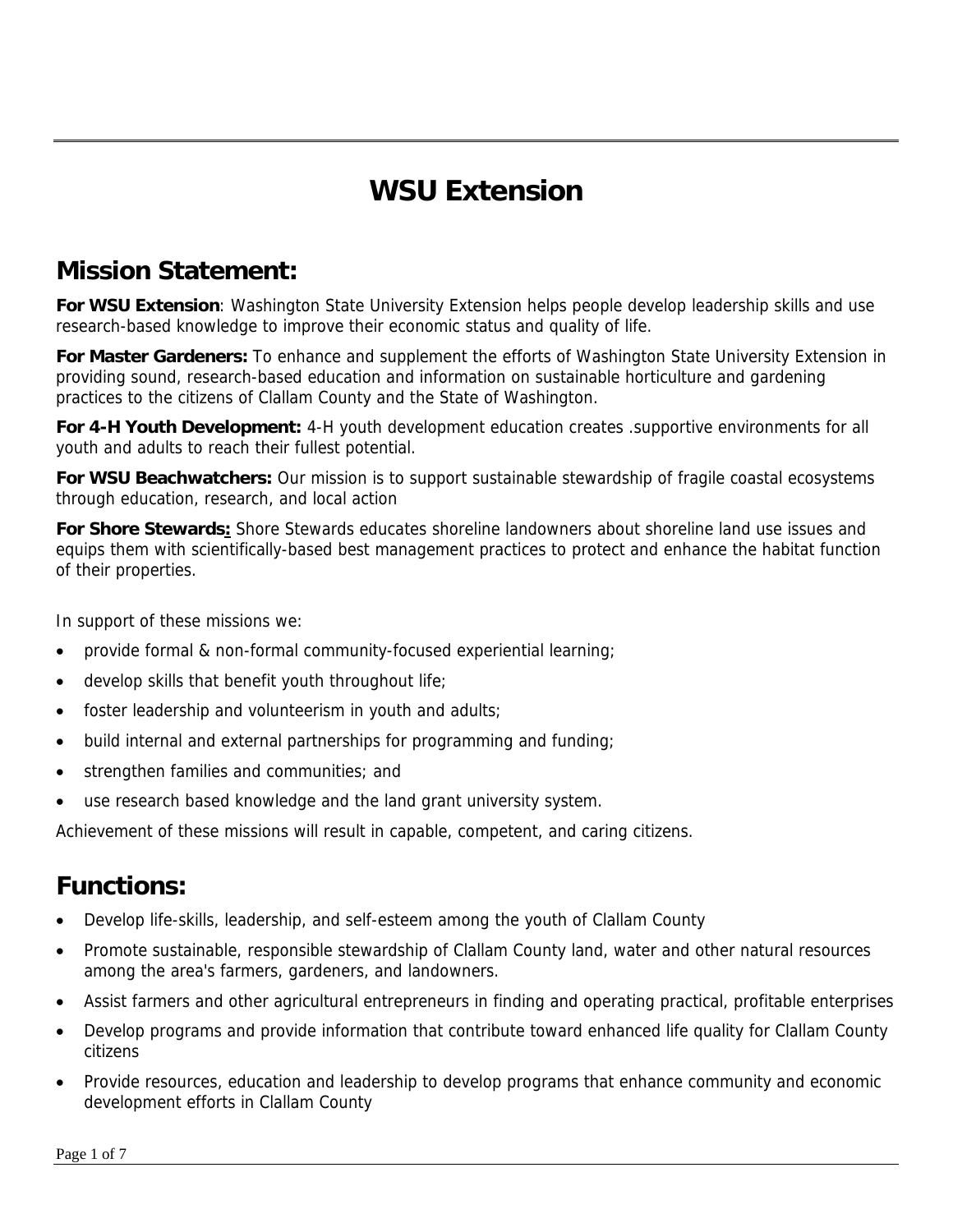## **Long Term Goals:**

- Increase enrollment in 4-H youth club programs to 7% of county youth (currently at 5%)
- Increase the percentage of county youth reached through all 4-H programs from 16% (current number) to 20%
- Successfully develop and increase participation in the Forestry After-school Education Program
- Build a strong youth leadership program among Clallam County teens
- Increase youth participation in the Clallam County Fair by 20% over the next 5 years
- Increase community awareness and support for 4-H programs (including financial contributions)
- Assist at least 40 new small farmers to become successful farm operators over the next 5 years
- Improve the agricultural economy of Clallam County by increasing gross farm income in the county by 10% over the next 5 years
- Improve stewardship of soil, water, forests, and other natural resources by County residents living on the land
- Have Master Gardeners reach at least 3,000 Clallam County citizens annually with quality programs and information
- Develop more expertise among Master Gardeners in the area of plant problem diagnosis
- Develop the new WSU Master Gardener demo garden at Carrie Blake Park into a major educational and recreational facility for the North Olympic Peninsula
- Have more impact in community and economic development initiatives in Clallam County.
- Develop and sustain a WSU Beach Watcher program that will educate citizens about marine ecosystem issues and share their knowledge with fellow county residents and visitors.
- Develop and sustain a Shore Stewards program that will educate shoreline landowners about shoreline land use issues and equip them with scientifically based best management practices to protect and enhance the habitat function of their properties.

## **Short Term Objectives:**

- Expand and enhance adult volunteer participation in the 4-H leaders council in Clallam County
- Improve service and information delivery and program leadership structure for 4-H in Clallam County
- Develop and implement new community gardening conference with Master Gardeners
- Develop new funding sources for 4-H in Clallam County
- Increase participation by teenagers in 4-H youth programs in Clallam County
- Erect building at new Carrie Blake Park Master Gardener demo garden for meetings, storage, etc.
- Train 45 new Master Gardeners in 2009
- Train 25-30 new area small farmers through the WSU "Cultivating Success" program
- Complete and publish results of wine grape growing feasibility study

### **Accomplishments in 2008:**

#### **Agriculture and Natural Resources**

• Conducted day-long wine grape growing workshop and field day for 68 North Olympic Peninsula farmers and landowners – also conducted 2<sup>nd</sup> wine grape seminar at vineyard of Angelo Spandrio for 34 people.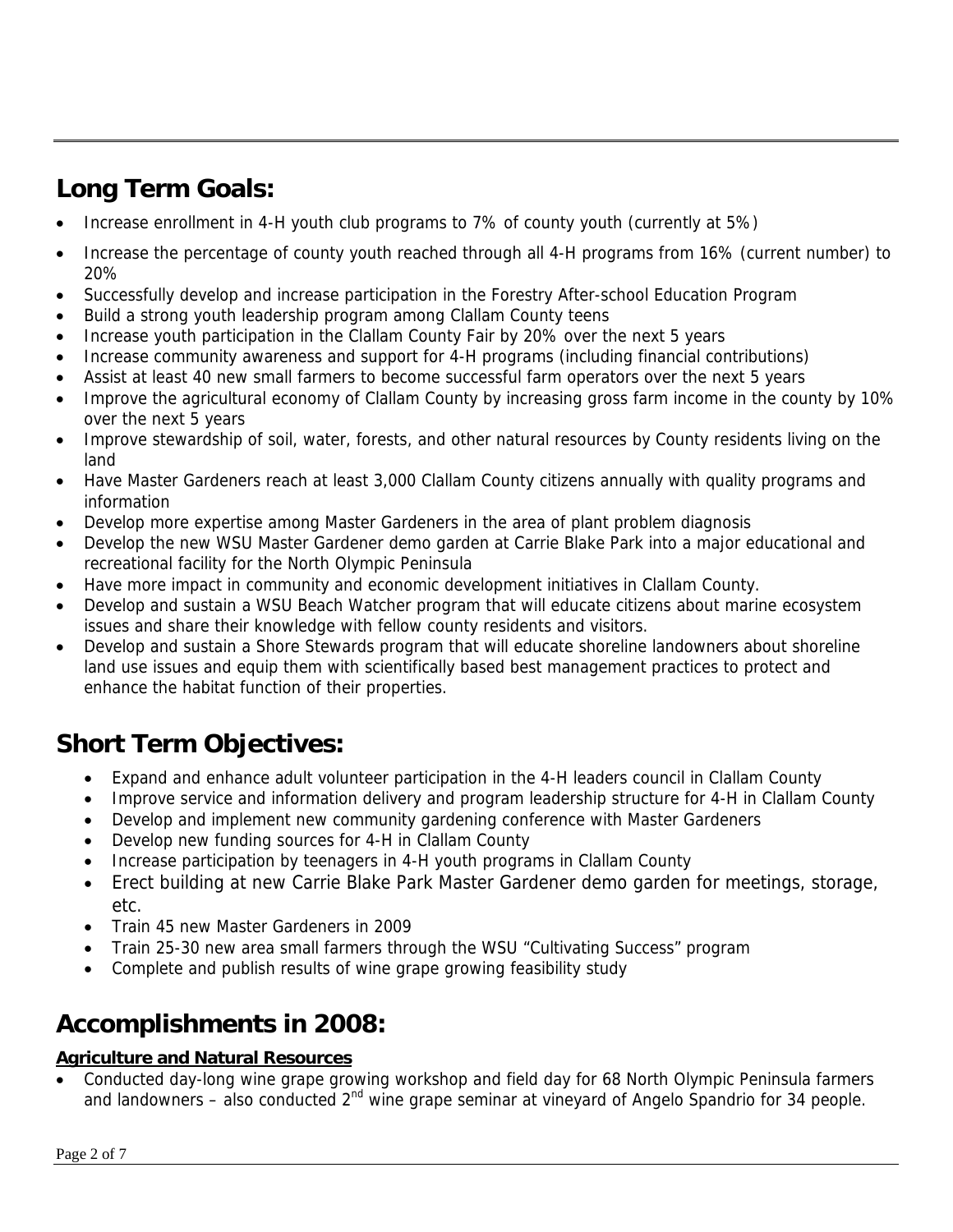- Continued 2<sup>nd</sup> year of feasibility study to investigate possibilities for growing wine grapes on the North Olympic Peninsula, including placing 8 digital temperature recorders at 8 locations around Clallam County to gather growing season data to find best locations for growing grapes.
- Published 38-page WSU Extension Bulletin No. EB2020 entitled: "Agritourism: Cultivating Tourists on the Farm.
- Participated as a key member of the Clallam County Planning Commission's sub-committee rewriting code and policies related to local agriculture.
- Conducted 12-week long "Cultivating Success" sustainable small-scale agriculture training for 61 area small farmers – total of over 90 hours of in-class and field training.
- Held our 12<sup>th</sup> annual Harvest Celebration Farm Tour and Community Harvest Dinner -- over 3,500 area citizens participated in farm educational tours.
- Published our 12<sup>th</sup> annual Clallam County Farm and Garden Guide -- distributed over 14,000 copies.
- Conducted 8 seminars and field days on topics including: pasture management, lavender production & marketing, agritourism, making and/or selecting quality hay for your livestock, plant propagation, soils for fruit production in Clallam County, pruning fruit trees, dormant season control of fruit tree pests & diseases, grafting fruit trees.
- Presented four guest lectures on the topic of "Food From Everywhere and Nowhere: a Discussion of Global Food System Issues."
- Presented Studium Generale guest lecture at Peninsula College with the title of: "The Information Implosion: Why We Should be Concerned About the Loss of Genetic Diversity."
- Staffed an educational booth at the 2008 Clallam County Fair that educated area farmers, gardeners and residents about the importance of weed control, and best practices for effectively dealing with weeds.

#### **Beachwatchers, Shore Stewards and Marine Resources**

- Participated in ad hoc committees for the Puget Sound Partnership's Strait Action Area Workgroup and Clallam County's Climate Action Group (Outreach/Education team & Material Matters team.)
- For Marine Resources Committee, provided half-time project coordination and staff support.
- Developed contracts for: outreach & education at the Feiro Marine Life Center for over 600 grade school students; shoreline inventory projects that collected data from 50 miles of county shorelines; and beach clean up initiatives that removed 1.6 tons of trash.
- In September, assisted with design and setup of educational booth at Dungeness River Festival for the Clallam Co. Marine Resources Committee.
- Coordinated B.E.A.C.H. (Beach Environmental Assessment, Communication, & Health) program for water quality monitoring at 4 recreational beaches in Clallam Co. for 16 weeks, utilizing the work of 14 volunteers.
- Conducted *Spartina* surveys along XXX miles of Clallam Co. shoreline.
- In August, sponsored public presentation about *Spartina* in the Clallam Bay/Sekiu community.
- Implemented Escape Cord education and outreach program to crabbers from John Wayne Marina to Freshwater Bay, reaching over 240 crabbers and distributing over 450 free Escape Cord samples.
- Conducted a creosote log identification training at Port Williams County Park.
- In September and October, Shore Stewards and WSU Beach Watchers cosponsored 2 two day Marine Riparian Initiative workshops in Port Angeles and Clallam Bay/Sekiu to provide 40 shoreline landowners with guidance in writing beach & bluff restoration plans, native plant landscape designs, plants, and installation assistance.
- In October Shore Stewards and WSU Beach Watchers staffed educational booths at the Dungeness Crab and Seafood Festival.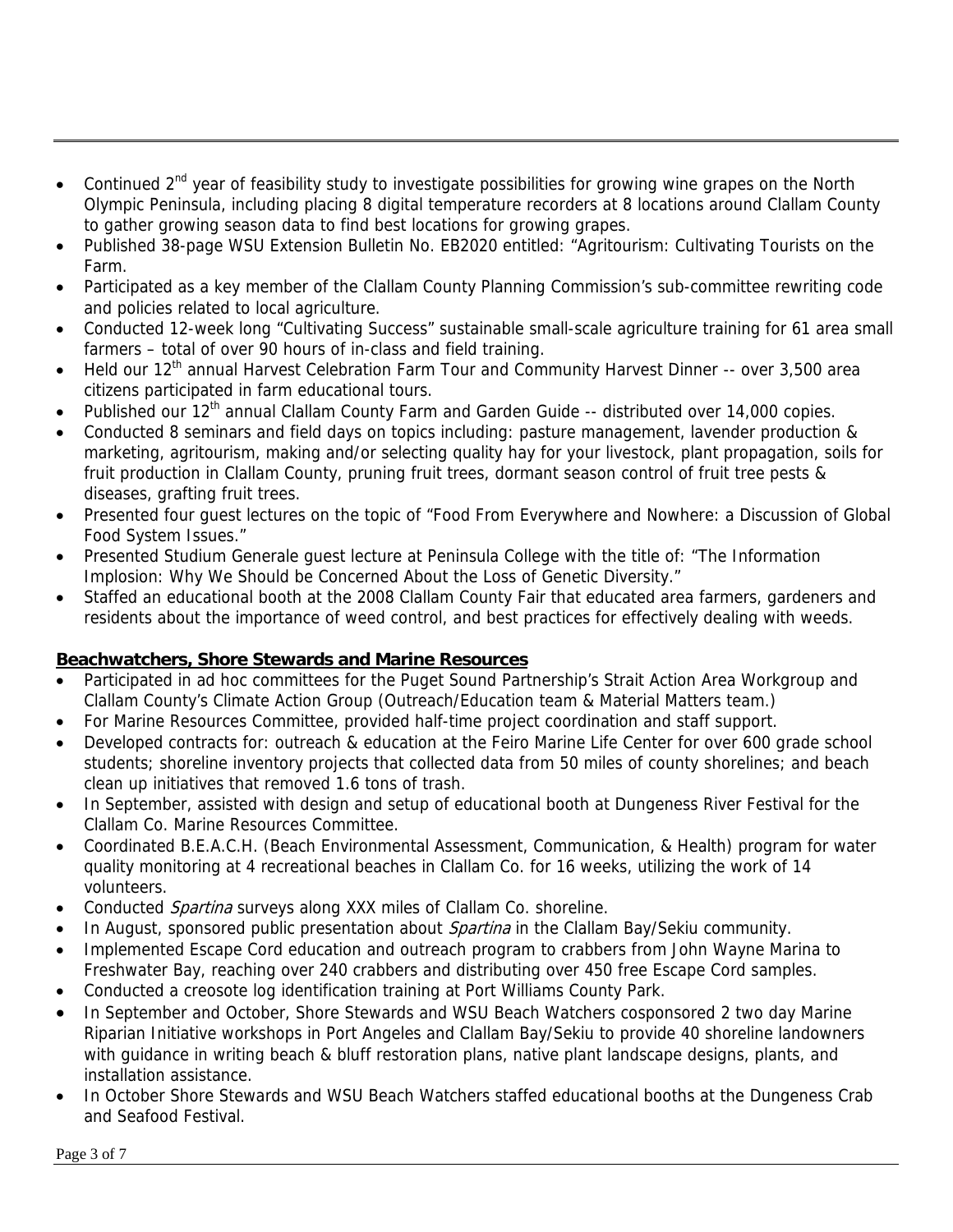- Hired new part-time coordinator and established administration for the Shore Stewards program separate from the Beach Watchers program.
- Constructed Access database with existing Shore Stewards members contact information.
- Coordinator acquired ArcGIS proficiency from class at Peninsula College.
- Re established contact with Shore Stewards members by mailing letter of introduction and DVD "Shoreline Living" to the existing 46 members.
- Established working partnerships with North Olympic Salmon Coalition (NOSC), Huxley Environmental College, and the Puget Sound Partnership.
- Worked with other Shore Steward programs in the region to establish a common newsletter format and coordinate outreach efforts.

• In fall of 2008, increased membership by 20% by recruiting 10 more households into the program. Between August and December, developed a GIS layer of shoreline characteristics in Clallam County to help plan Shore Stewards projects.

#### **Master Gardeners**

- Broke ground on new 4.1 acre demonstration & botanical garden located at the Water Re-use Site adjacent to Carrie Blake Park in Sequim – Installed lavender reference garden and dahlia garden.
- Conducted a 8-week basic training for 6 new Master Gardeners (current enrollment now 130 Master Gardeners in Clallam County)
- Conducted 72 Plant Clinics in Sequim, Port Angeles and Forks (over 400 total hours of clinic service), assisting over 1,700 area citizens with their gardening problems
- Presented "Growing with Plants" curriculum to every 2<sup>nd</sup> Grade student in Clallam County, including Neah Bay and Clallam Bay
- Held 2<sup>nd</sup> annual Master Gardener Community Gardening Conference at the Clallam County Fairgrounds with keynote speaker, Mary Robson, and 14 other educational classes and workshops – attended by 175 area residents.
- Held 2 major fund-raising plant sales, and tour of outstanding gardens in Clallam County
- Conducted 20 gardening workshops and educational programs for over 400 area citizens on a wide variety of gardening, water quality and horticultural topics.
- Hosted educational gardening & composting booth at Clallam County Fair
- Conducted 3 advanced training seminars for master gardeners
- Updated format for plant clinics, including use of new "HortSense" website, and several other on-line and CD-ROM based programs for diagnosing and solving peoples' plant problems using environmentally sound approaches.
- Collaboration with City of Port Angeles in composting education via State DOE grant 3 composting workshops, 3 booths at area community events, and Master Composter training for 30 area citizens.
- Started new teaching garden at Serenity House to teach homeless residents how to grow vegetables.

#### **4-H Youth Development**

- Trained 15 new volunteer adult leaders using online modules and classroom setting
- Participated in Kid Fest and YMCA After-school Program promotions
- 20 teen members participated in Leadership programs on local and state levels
- Continued 4-H After-school program in 5 elementary school sites in conjunction with the YMCA after-school sites and Queen of Angels School.
- Conducted "Chicks in the Classroom" project in 3 elementary schools.
- Attended National 4-H Agents conference in Indianapolis.

Page 4 of 7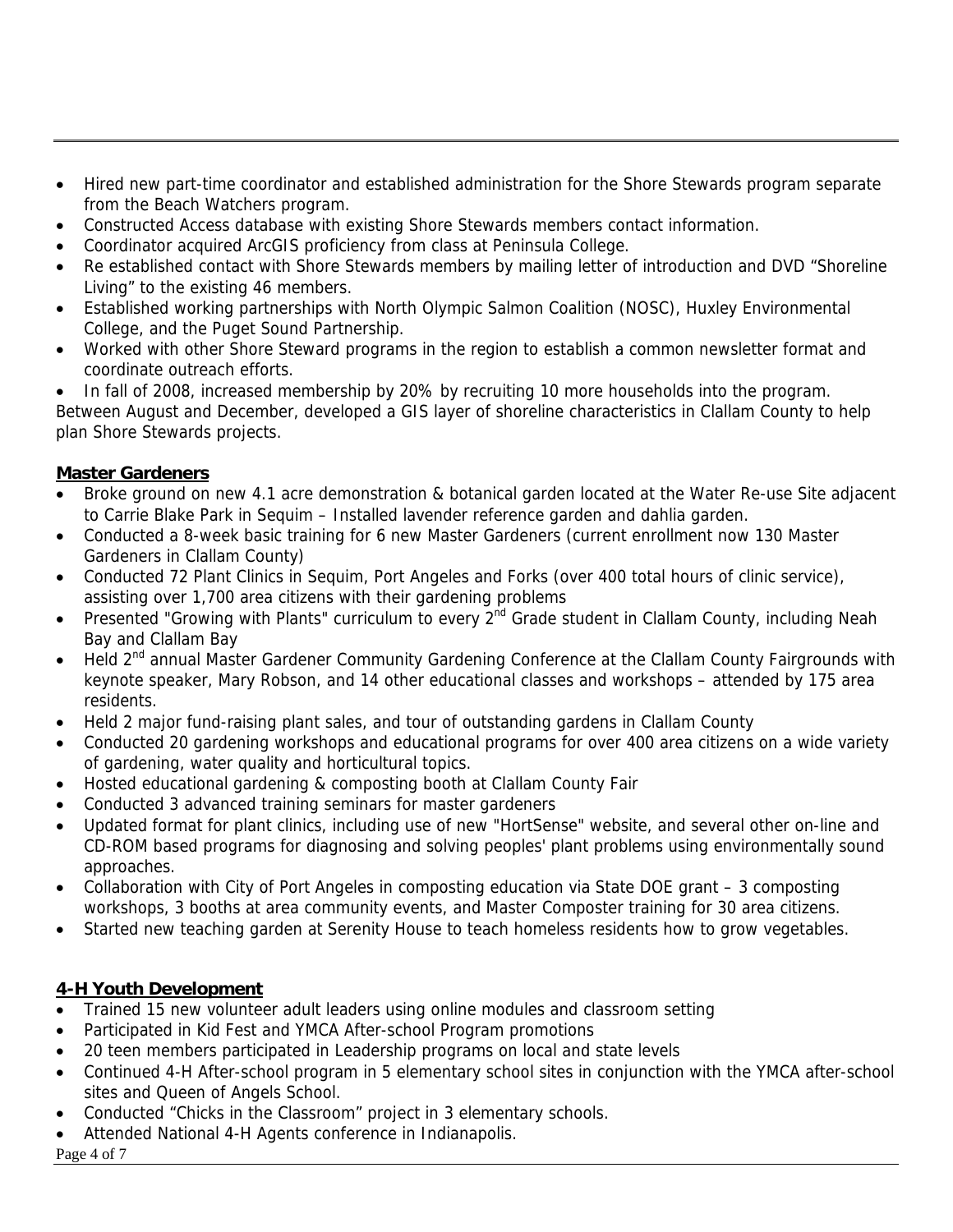- Held our 27<sup>th</sup> annual 4-H summer camp with 95 youth participating (including 25 low income youth who were able to attend through fund raising done by Extension Office) – this year the camp was split into a Boys' camp at Dungeness Recreation Area, and a Girls' camp at Camp David Jr.
- Integrated online 4-H leader training modules with hands-on leader training to accommodate individual volunteer leaders' schedules.
- Six 4-H after-school program participants attended 4-H summer camp
- Two 4-H teens participated in the 4-H "Know Your Government" Program in Olympia
- Provided 4-H Livestock Quality Assurance Training for all Port Angeles Junior Livestock Auction participants and their parents.

#### **Food Sense Nutrition Program**

- Delivered "Nutrition and Me" 6-week nutritional programs to over 300 students from 3 schools (Dry Creek Elementary, Jefferson Elementary, Forks Elementary) in the  $3<sup>rd</sup>$  &  $4<sup>th</sup>$  grades
- Taught over 80 families in the "Women, Infant & Children" (WIC) nutrition classes in Port Angeles & Sequim WIC programs -- graduated 25 families from the program meaning that they completed at least 3 months of training.

### **Performance Indicators:**

|                                                             | 2006 Actual | 2007 Actual | 6/30/08<br>Actual | 2009 Goals |
|-------------------------------------------------------------|-------------|-------------|-------------------|------------|
| 4-H Enrollment                                              | 1,565       | 1,595       | 1,620             | 1,800      |
| Master Gardener Enrollment                                  | 119         | 130         | 115               | 130        |
| <b>WSU Beach Watchers</b>                                   | 35          | 45          | 49                | 55         |
| <b>Shore Stewards</b>                                       |             |             | 46                | 50         |
| <b>Food Sense Nutrition Clients</b>                         | 220         | 255         | 400               | 450        |
| CCSFP/Cultivating Success (farming program)<br>participants | 45          | 45          | 60                | 40         |
| <b>Total Volunteer Hours</b>                                | 12,740      | 15,300      | 10,450            | 17,000     |

### **Workload Indicators:**

|                                  | 2006 Actual     | 2007 Actual    | 6/30/08<br>Actual | 2009<br>Estimate |
|----------------------------------|-----------------|----------------|-------------------|------------------|
| Programs developed and conducted | 15 <sup>2</sup> |                | 13                | 22               |
| Workshops taught                 | 44              | 5 <sup>1</sup> | 40                | 55               |
| Client contacts                  | 6,460           | 6,840          | 4,210             | 7,000            |
| Page 5 of 7                      |                 |                |                   |                  |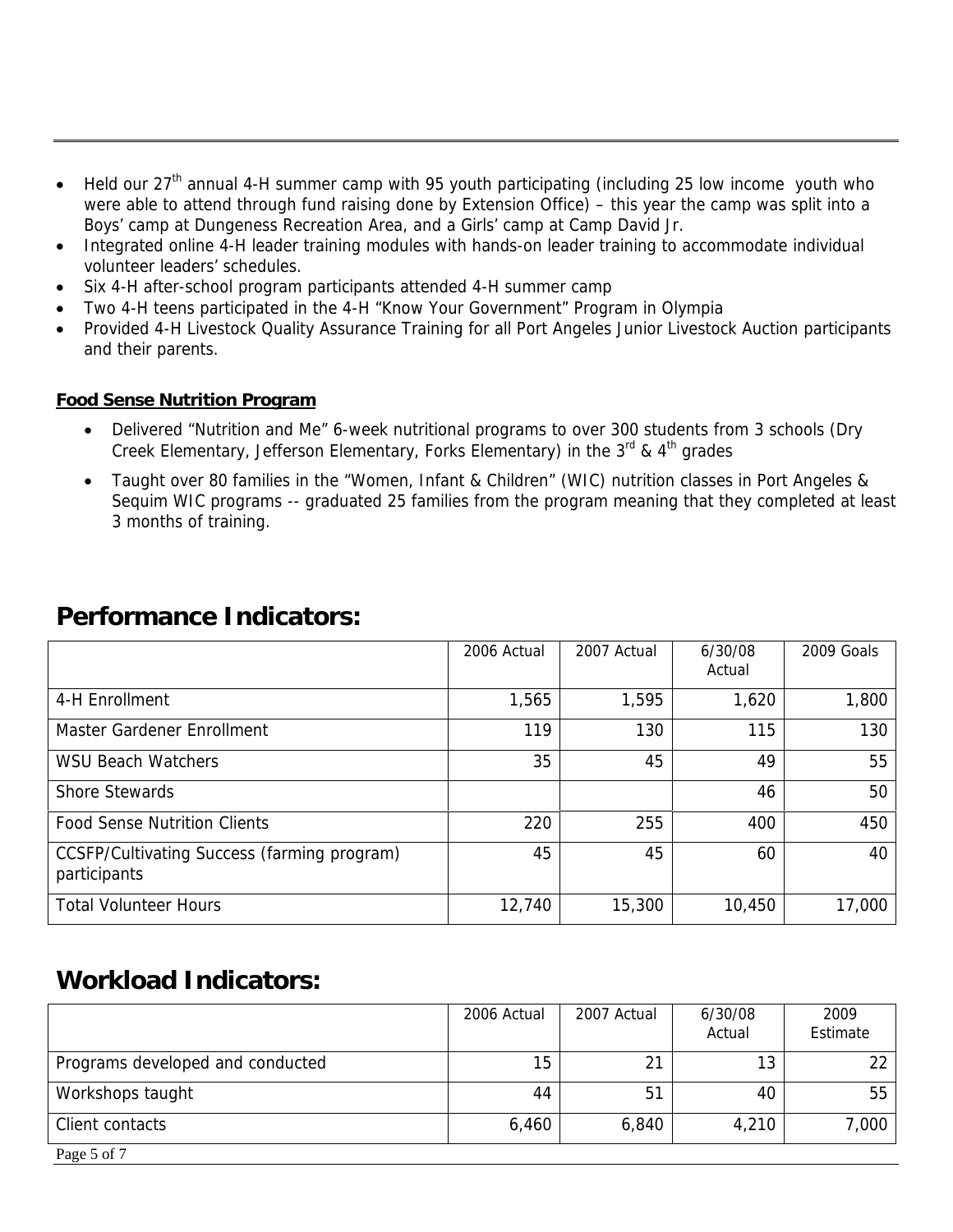# **Staffing Level:**

|                              | 2006 Actual | 2007 Actual | 6/30/08<br>Actual | 2009 Budget |
|------------------------------|-------------|-------------|-------------------|-------------|
| <b>Full Time Equivalents</b> | .36         | 1.36        | . . 36            | 1.34        |

## **Operating Budget**

### **Revenues:**

|                                       | 2006 Actual | 2007 Actual | 6/30/08<br>Actual | 2009 Budget |
|---------------------------------------|-------------|-------------|-------------------|-------------|
| Taxes                                 |             |             |                   |             |
| Licenses and Permits                  |             |             |                   |             |
| Intergovernmental revenues            | 00          |             |                   |             |
| <b>Charges for Goods and Services</b> | 2,935       | 1,283       | 443               | 1,400       |
| <b>Fines and Forfeits</b>             |             |             |                   |             |
| <b>Miscellaneous Revenues</b>         | 2,625       | 1,776       | 1,100             | 2,228       |
| <b>Other Financing Sources</b>        |             |             |                   |             |
| <b>General Tax Support</b>            | 102,142     | \$113,589   | 52,693            | 119,551     |
| <b>TOTAL</b>                          | \$107,702   | \$116,648   | \$54,236          | \$123,179   |

# **Expenditures:**

|                                        | 2006 Actual | 2007 Actual | 6/30/08<br>Actual | 2009 Budget |
|----------------------------------------|-------------|-------------|-------------------|-------------|
| Salaries and Wages                     | 45,349      | 47,624      | 24,480            | 54,817      |
| <b>Personnel Benefits</b>              | 7,634       | 14,313      | 7,446             | 16,672      |
| <b>Supplies</b>                        | 12,185      | 10,804      | 2,807             | 7,570       |
| Other Services and Charges             | 31,826      | 38,193      | 16,255            | 37,120      |
| <b>Intergovernmental Services</b>      | 0           | 0           | $\Omega$          |             |
| <b>Interfund Payments for Services</b> | 10,708      | 5,714       | 3,248             | 7,000       |
| Capital Outlay                         | 0           | $\Omega$    | $\Omega$          | 0           |
| <b>TOTAL</b>                           | \$107,702   | \$116,648   | \$54,236          | \$123,179   |